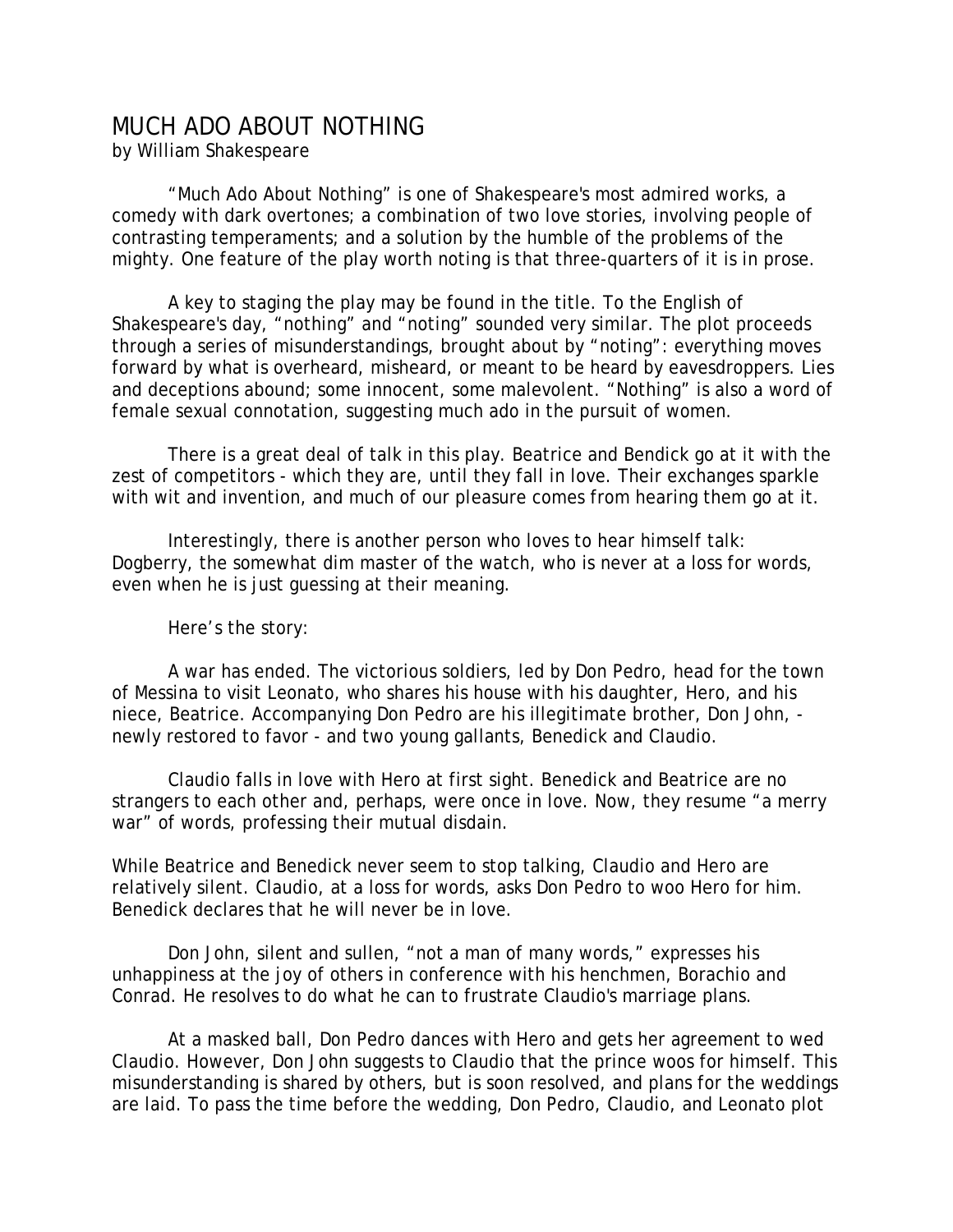to enlist the aid of Hero and others to "bring Signor Benedick and Lady Beatrice into a mountain of affection th'one with th'other."

 But Don John still hopes to thwart the wedding. Borachio tells him of a way to do it. He is having an affair with Hero's lady-in-waiting, Margaret. He will arrange to be seen with her at Hero's window. If Don John can bring Don Pedro and Claudio to witness the encounter, they will think it is Hero and break off the match.

 The plot to pair Benedick and Beatrice proceeds. Leonato, Don Pedro, and Claudio arrange to gossip within Benedick's hearing. They speak mournfully of Beatrice, claiming that she is hopelessly in love with Benedick, but unable to tell him for fear he will scorn her. Benedick is convinced and decides he is in love with her. When Beatrice comes to announce that supper is ready, he construes her sharp words as expressions of affection.

 Hero and her companions, Ursula and Margaret, then undertake to deceive Beatrice in the same manner, with similar results.

 Don John informs Claudio and Don Pedro that Hero is carrying on a secret affair and offers to bring them to her window that night so they may see for themselves.

 At this point, we meet the members of the night watch: Dogberry, a selfimportant, bumbling leader of the group; Verges, a simple, old man; George Seacoal, and others. They take their positions, intending to do more sleeping than watching.

 Borachio and Conrad enter, well on their way to being drunk. Borachio tells him how he and his master have deceived Don Pedro and Claudio, who plan to denounce Hero when they meet for their wedding at the church. The members of the watch, not too sure what's going on, but suspecting treachery, arrest the men.

 Leonato's house is in an uproar as they prepare for the wedding. Dogberry arrives to tell him that they have arrested two suspicious men. Leonato, distracted, tells him to interrogate the men himself.

 The wedding party arrives at the church. There, Claudio denounces Hero for what he supposes is her licentiousness. Hero, stunned by this accusation, faints. Leonato protests, but Don Pedro and Don John tell him that they have seen her with their own eyes, at her window, in the arms of another man. They leave amid general consternation.

 When Hero revives and protests her innocence, the Friar suggests that they tell people she died in shock, to see if that will not soften Claudio's heart; yet another deception. But, like Friar Lawrence, the priest thinks good will come of it:

> For it so falls out That what we have, we prize not to the worth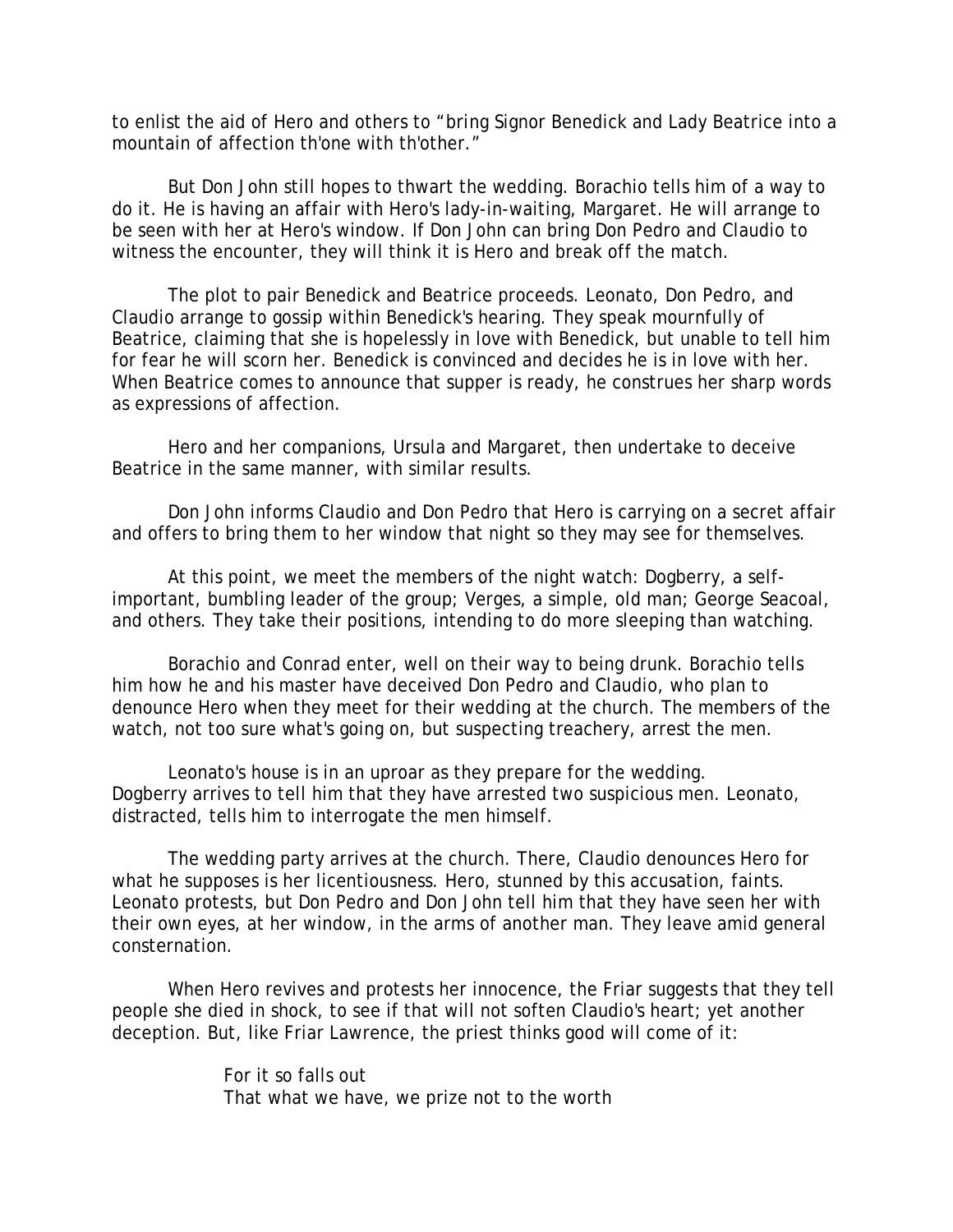Whiles we enjoy it; but being lack'd and lost, Why, then we rack the value; then we find The virtue that possession would not show us Whiles it was ours. So will it fare with Claudio: When he shall hear she died upon his words, The idea of her life shall sweetly creep Into his study of imagination, And every lovely organ of her life Shall become apparell'd in more precious habit, More moving-delicate, and full of life Into the eye and prospect of his soul, Than when she liv'd indeed.

 All agree to the deception. Beatrice and Benedick, left alone, finally express their love for each other. Beatrice asks Benedick to prove his love by killing his friend, Claudio. He reluctantly agrees.

 In the meantime, Dogberry brings Conrad and Borachio before the Sexton. Members of the watch tell what they overheard: how Don John and his followers had deceived Claudio and Don Pedro. The Sexton hurries off to inform Don Pedro.

 Leonato and his brother Antonio bitterly upbraid Claudio for his behavior. After they leave, Benedick challenges Claudio to a duel. Then the Sexton enters with Borachio who confesses his villainy. Claudio is grief-stricken. He believes he has caused Hero's death through his gullibility. Don Pedro also learns that his guilty brother has fled the scene.

 When Leonato learns the truth, he confronts Claudio, who is devastated. He tells Claudio that he can gain forgiveness only by making public atonement at the family monument and then by marrying Antonio's daughter, sight unseen. Claudio agrees at once.

 Don Pedro and Claudio visit what they suppose to be Hero's tomb, where Claudio hangs an epitaph on the tomb and has a tribute sung. Don Pedro dismisses his followers with the most beautiful lines in the play:

> Good morrow, masters, put your torches out. The wolves have prey'd, and look, the gentle day, Before the wheels of Phoebus, round about Dapples the drowsy east with spots of grey. Thanks to you all and leave us. Fare you well.

 Everyone gathers at the church for the wedding. To Claudio's delight, his new bride is revealed to be Hero. Beatrice and Benedick learn that they have been tricked into love, yet each has written of that love and their writing is offered as proof that